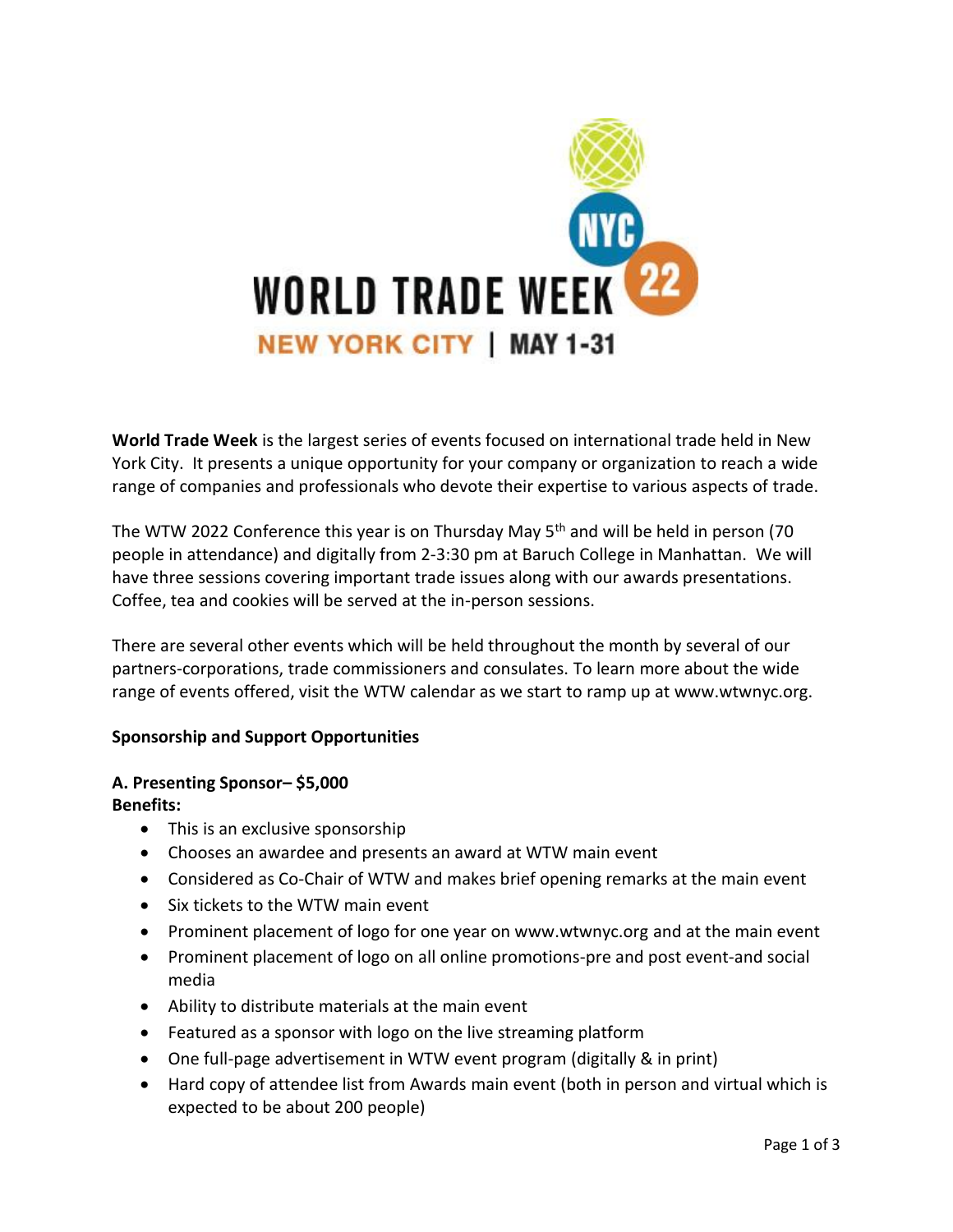• Sponsor a \$1000 scholarship in their name to a student at Baruch and FIT

# **B. Gold Sponsor – \$2,500**

**Benefits:** 

- Verbal recognition from podium at WTW main event
- Four tickets to the WTW event
- Featured as a sponsor with logo on the live streaming platform
- Placement of logo for one year on www.wtwnyc.org
- One half-page advertisement in WTW main event program

## **C. Silver Sponsor – \$1,000**

**Benefits:** 

- Two tickets to the WTW event
- Placement of logo on www.wtwnyc.org for one year
- One quarter-page advertisement in WTW main event program
- Verbal recognition and thank you from podium during main event

## **D. Support Opportunities at the Main WTW event - \$250**

The WTW Main event is an opportunity for organizations to be recognized as WTW partner and bring visibility to their associations, offer assistance to interested attendees, and to network with sponsors, planners, attendees and the NYC international trade community.

## **Benefits**:

- Listing as a Supporter in the WTW main event program and WTW NYC.org
- One ticket to the WTW main event

#### **E. Media Sponsor**

## **Benefits to Media Sponsor:**

- Two tickets to WTW main event
- Verbal recognition and thank you from podium during the main event
- Hard copy of attendee list from main event
- Placement of Media Sponsor logo on www.wtwnyc.org for one year
- Placement of Media Sponsor logo on in main event program

#### **Media Sponsor agrees to:**

- Placement of WTW's four-color ad in its publication and website
- E-mail broadcast announcing the WTW main event to its subscribers